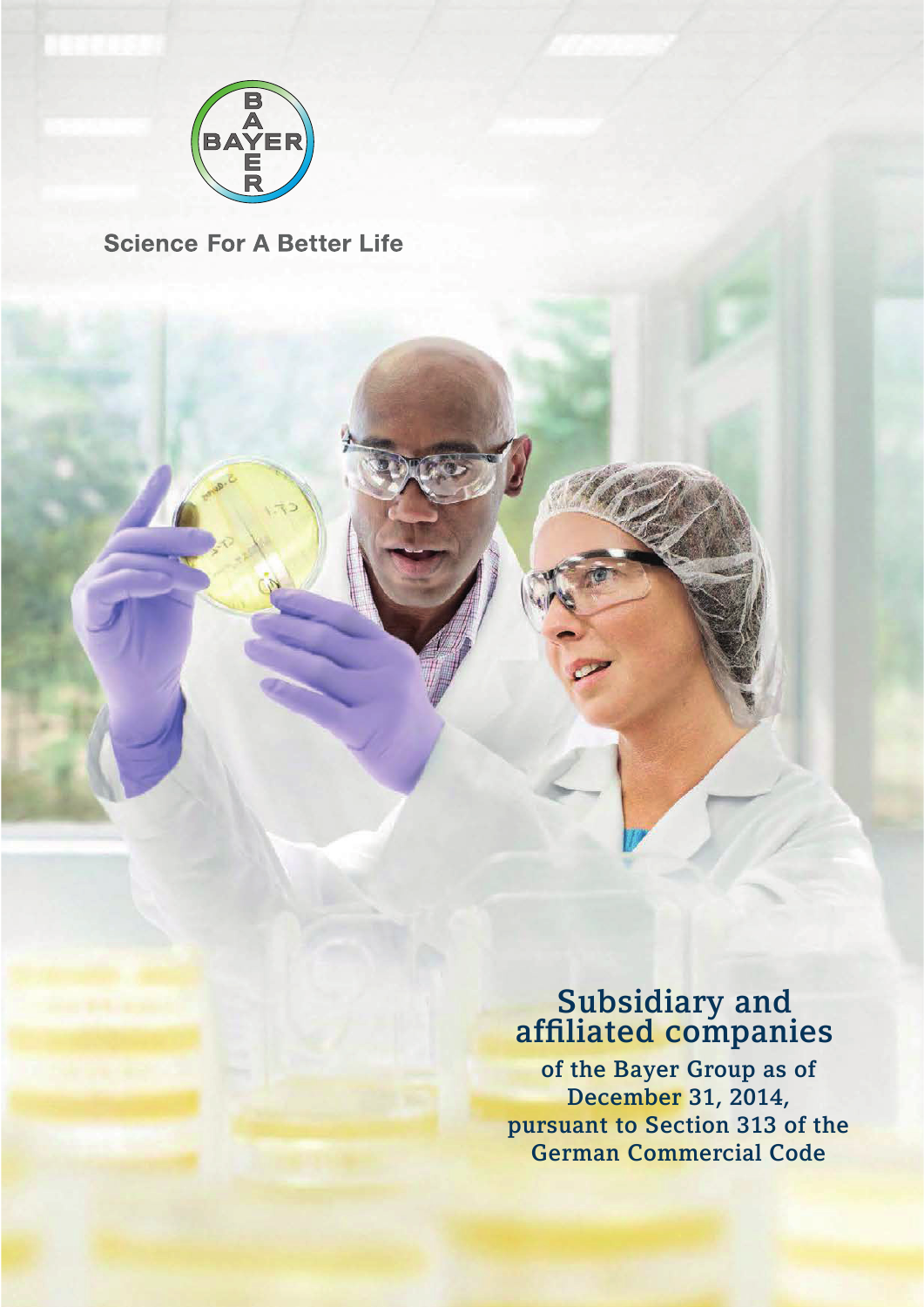## Subsidiary and affiliated companies of the Bayer Group as of December 31, 2014, pursuant to Section 313 of the German Commercial Code

The fully consolidated companies are listed in the following table:

| <b>Fully Consolidated Subsidiaries</b>                           |                            | [Table 4.17-1]   |
|------------------------------------------------------------------|----------------------------|------------------|
| <b>Company Name</b>                                              | <b>Place of Business</b>   | Bayer's interest |
| <b>Europe</b>                                                    |                            | $\frac{0}{0}$    |
| Adverio Pharma GmbH                                              | Schönefeld, Germany        | 100              |
| AgrEvo Verwaltungsgesellschaft mbH                               | Frankfurt am Main, Germany | 100              |
| Alcafleu Management GmbH & Co. KG                                | Schönefeld, Germany        | 99.9             |
| Algeta Innovations AS                                            | Oslo, Norway               | 100              |
| <b>Algeta Solutions AS</b>                                       | Oslo, Norway               | 100              |
| Baulé S.A.S.                                                     | Romans-sur-Isère, France   | 100              |
| Bayer (Schweiz) AG                                               | Zurich, Switzerland        | 100              |
| Bayer 04 Immobilien GmbH                                         | Leverkusen, Germany        | 100              |
| Bayer 04 Leverkusen Fußball GmbH                                 | Leverkusen, Germany        | 100              |
| Bayer A/S                                                        | Copenhagen, Denmark        | 100              |
| Bayer AB                                                         | Solna, Sweden              | 100              |
| Bayer Agriculture Limited                                        | Cambridge, U.K.            | 100              |
| Bayer Altersversorgung GmbH                                      | Leverkusen, Germany        | 100              |
| Bayer Animal Health GmbH                                         | Leverkusen, Germany        | 100              |
| Bayer Antwerpen NV                                               | Antwerp, Belgium           | 100              |
| Bayer AS                                                         | Oslo, Norway               | 100              |
| Bayer Austria Gesellschaft m.b.H.                                | Vienna, Austria            | 100              |
| Bayer B.V.                                                       | Mijdrecht, Netherlands     | 100              |
| Bayer Beteiligungsverwaltung Goslar GmbH                         | Leverkusen, Germany        | 100              |
| Bayer Bitterfeld GmbH                                            | Bitterfeld-Wolfen, Germany | 100              |
| Bayer Bulgaria EOOD                                              | Sofia, Bulgaria            | 100              |
| Bayer Business Services GmbH                                     | Leverkusen, Germany        | 100              |
| Bayer Capital Corporation B.V.                                   | Mijdrecht, Netherlands     | 100              |
| Bayer Chemicals AG                                               | Leverkusen, Germany        | 100              |
| Bayer Consumer Care AG                                           | Basel, Switzerland         | 100              |
| Bayer Consumer Care Deutschland GmbH                             | Berlin, Germany            | 100              |
| Bayer CropScience (Portugal)-Produtos para a Agricultura,<br>Lda | Carnaxide, Portugal        | 100              |
| Bayer CropScience AG                                             | Monheim am Rhein, Germany  | 100              |
| Bayer CropScience Beteiligungsgesellschaft mbH                   | Frankfurt am Main, Germany | 100              |
| Bayer CropScience Biologics GmbH                                 | Malchow, Germany           | 100              |
| Bayer CropScience Deutschland GmbH                               | Langenfeld, Germany        | 100              |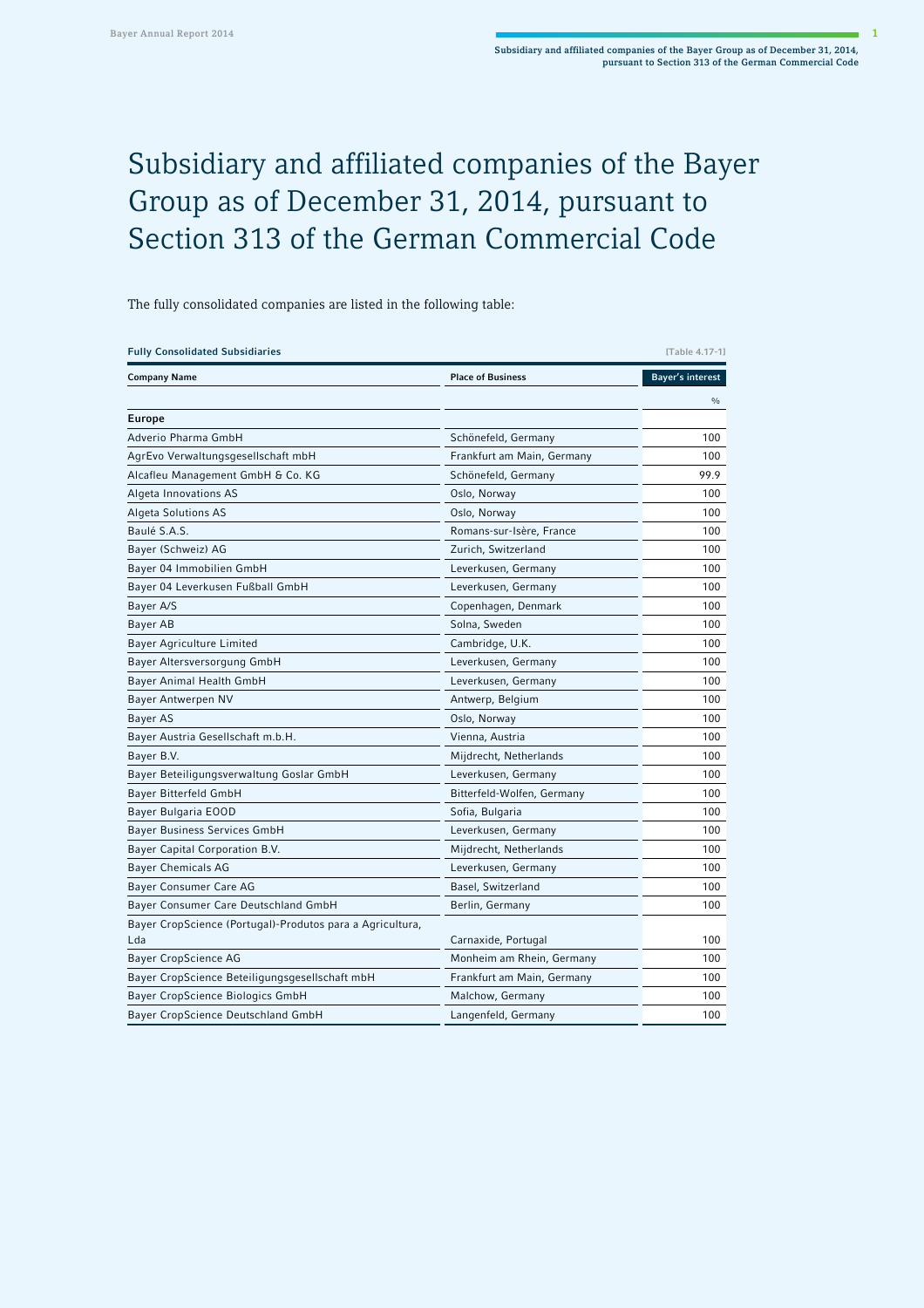| <b>Fully Consolidated Subsidiaries</b><br>[Table 4.17-1] (continued) |                           |                  |
|----------------------------------------------------------------------|---------------------------|------------------|
| <b>Company Name</b>                                                  | <b>Place of Business</b>  | Bayer's interest |
|                                                                      |                           | $\frac{0}{0}$    |
| Bayer CropScience Holding SA                                         | Lyon, France              | 100              |
| Bayer CropScience Holdings Limited                                   | Cambridge, U.K.           | 100              |
| Bayer CropScience Limited                                            | Cambridge, U.K.           | 100              |
| Bayer CropScience NV                                                 | Diegem, Belgium           | 100              |
| Bayer CropScience S.r.l.                                             | Milan, Italy              | 100              |
| Bayer CropScience Vermögensverwaltungsgesellschaft mbH               | Leverkusen, Germany       | 100              |
| Bayer CropScience, S.L.                                              | Quart de Poblet, Spain    | 100              |
| Bayer d.o.o.                                                         | Belgrade, Serbia          | 100              |
| Bayer d.o.o.                                                         | Ljubljana, Slovenia       | 100              |
| Bayer d.o.o.                                                         | Zagreb, Croatia           | 100              |
| Bayer Direct Services GmbH                                           | Leverkusen, Germany       | 100              |
| Bayer Gastronomie GmbH                                               | Leverkusen, Germany       | 100              |
| Bayer Gesellschaft für Beteiligungen mbH                             | Leverkusen, Germany       | 100              |
| Bayer Global Investments B.V.                                        | Mijdrecht, Netherlands    | 100              |
| <b>Bayer HealthCare AG</b>                                           | Leverkusen, Germany       | 100              |
| Bayer HealthCare Manufacturing S.r.l.                                | Milan, Italy              | 100              |
| <b>Bayer HealthCare SAS</b>                                          | Loos, France              | 100              |
| Bayer Hellas A.G.                                                    | Athens, Greece            | 100              |
| Bayer Hispania, S.L.                                                 | Sant Joan Despi, Spain    | 100              |
| Bayer Holding France SCS                                             | Lyon, France              | 100              |
| Bayer Hungária Kft.                                                  | Budapest, Hungary         | 100              |
| <b>Bayer Innovation GmbH</b>                                         | Leverkusen, Germany       | 100              |
| Bayer Intellectual Property GmbH                                     | Monheim am Rhein, Germany | 100              |
| Bayer International SA                                               | Fribourg, Switzerland     | 100              |
| <b>Bayer Limited</b>                                                 | Dublin, Ireland           | 100              |
| Bayer Ltd.                                                           | Kiev, Ukraine             | 100              |
| Bayer MaterialScience A/S                                            | Otterup, Denmark          | 100              |
| Bayer MaterialScience AG                                             | Leverkusen, Germany       | 100              |
| Bayer MaterialScience B.V.                                           | Foxhol, Netherlands       | 100              |
| Bayer MaterialScience Brunsbüttel Energie GmbH                       | Brunsbüttel, Germany      | 100              |
| Bayer MaterialScience Customer Services GmbH                         | Leverkusen, Germany       | 100              |
| Bayer MaterialScience GmbH                                           | Darmstadt, Germany        | 100              |
| Bayer MaterialScience NV                                             | Tielt, Belgium            | 100              |
| Bayer MaterialScience Oldenburg GmbH & Co. KG                        | Oldenburg, Germany        | 100              |
| Bayer MaterialScience S.p.A.                                         | Milan, Italy              | 99               |
| Bayer MaterialScience S.r.l.                                         | Milan, Italy              | 100              |
| Bayer MaterialScience, S.L.                                          | Sant Joan Despi, Spain    | 100              |
| Bayer Medical Care B.V.                                              | Maastricht, Netherlands   | 100              |
| Bayer Nordic SE                                                      | Espoo, Finland            | 100              |
| Bayer Norway AS                                                      | Oslo, Norway              | 100              |
| Bayer NV                                                             | Diegem, Belgium           | 100              |
| Bayer Oy                                                             | Turku, Finland            | 100              |
| Bayer Pharma AG                                                      | Berlin, Germany           | 100              |
| Bayer Polyols S.N.C.                                                 | Fos sur Mer, France       | 100              |
| Bayer Polyurethanes B.V.                                             | Mijdrecht, Netherlands    | 100              |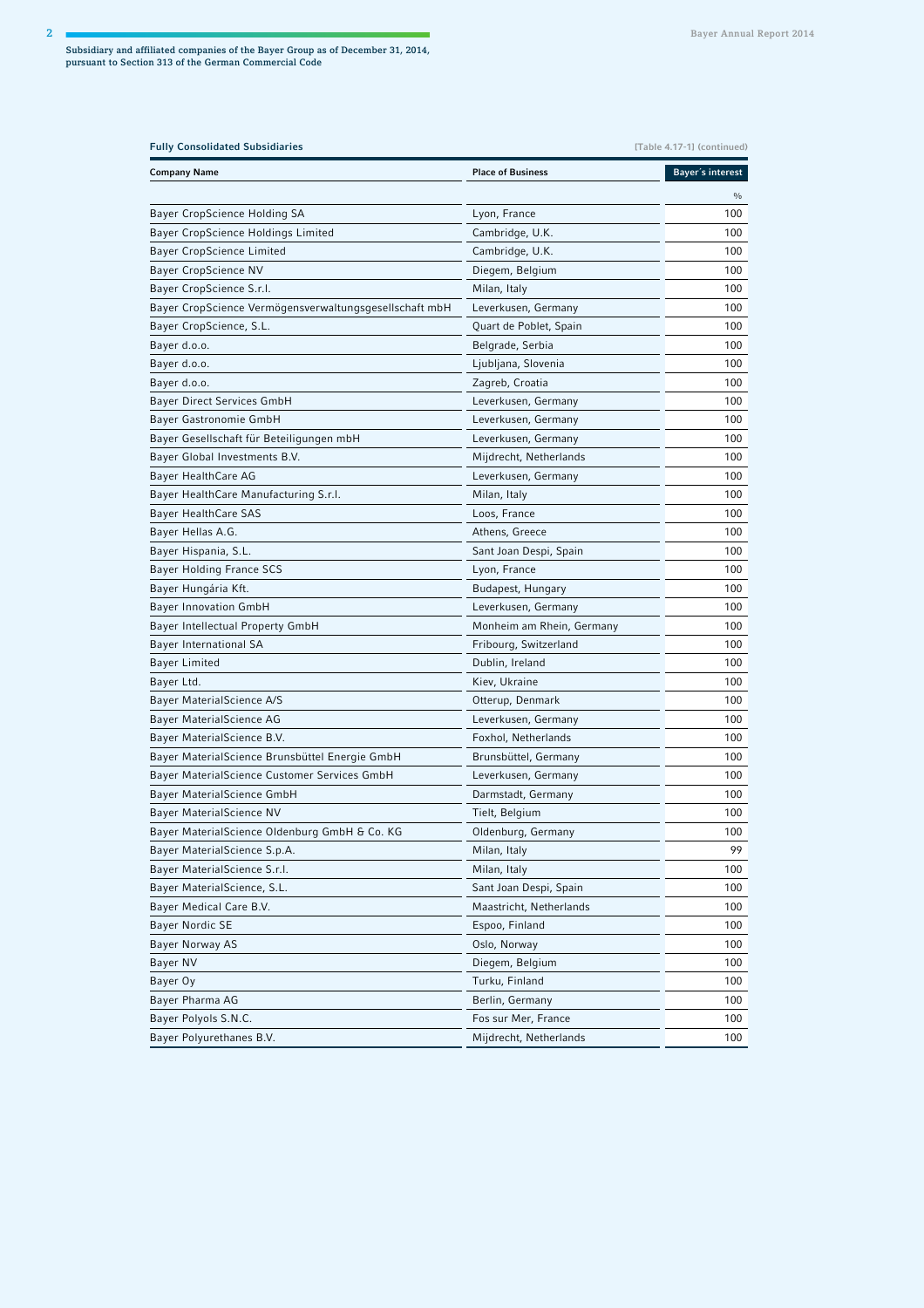| <b>Fully Consolidated Subsidiaries</b><br>[Table 4.17-1] (continued) |                             |                  |
|----------------------------------------------------------------------|-----------------------------|------------------|
| <b>Company Name</b>                                                  | <b>Place of Business</b>    | Bayer's interest |
|                                                                      |                             | $\frac{0}{0}$    |
| Bayer Portugal, SA                                                   | Carnaxide, Portugal         | 100              |
| Bayer Public Limited Company                                         | Newbury, U.K.               | 100              |
| Bayer R&I B.V.                                                       | Maastricht, Netherlands     | 100              |
| Bayer Real Estate GmbH                                               | Leverkusen, Germany         | 100              |
| Bayer S.A.S.                                                         | Lyon, France                | 100              |
| Bayer S.p.A.                                                         | Milan, Italy                | 100              |
| Bayer s.r.o.                                                         | Prague, Czech Republic      | 100              |
| <b>Bayer SARL</b>                                                    | Lyon, France                | 100              |
| Bayer Schering Pharma AG                                             | Berlin, Germany             | 100              |
| Bayer Seeds B.V.                                                     | Mijdrecht, Netherlands      | 100              |
| Bayer Solution B.V.                                                  | Mijdrecht, Netherlands      | 100              |
| Bayer Sp. z o.o.                                                     | Warsaw, Poland              | 100              |
| Bayer Technology Services GmbH                                       | Leverkusen, Germany         | 100              |
| Bayer Vital GmbH                                                     | Leverkusen, Germany         | 100              |
| Bayer Weimar GmbH und Co. KG                                         | Weimar, Germany             | 100              |
| Bayer World Investments B.V.                                         | Mijdrecht, Netherlands      | 100              |
| Bayer, spol. sr.o.                                                   | Bratislava, Slovakia        | 100              |
| Bayer-Handelsgesellschaft mit beschränkter Haftung                   | Leverkusen, Germany         | 100              |
| Berlimed, S.A.                                                       | Madrid, Spain               | 100              |
| Berlipharm B.V.                                                      | Weesp, Netherlands          | 100              |
| Berlis AG                                                            | Zurich, Switzerland         | 100              |
| <b>BGI Deutschland GmbH</b>                                          | Leverkusen, Germany         | 100              |
| Biogenetic Technologies B.V.                                         | Rotterdam, Netherlands      | 100              |
| Chemion Logistik GmbH                                                | Leverkusen, Germany         | 100              |
| Conceptus SAS                                                        | Versailles, France          | 100              |
| Currenta GmbH & Co. OHG                                              | Leverkusen, Germany         | 60               |
| Dritte Bayer Real Estate VV GmbH & Co. KG                            | Schönefeld, Germany         | 100              |
| Dritte K-W-A Beteiligungsgesellschaft mbH                            | Leverkusen, Germany         | 100              |
| Epurex Films GmbH & Co. KG                                           | Bomlitz, Germany            | 100              |
| Erste Bayer Real Estate VV GmbH & Co. KG                             | Schönefeld, Germany         | 100              |
| Erste K-W-A Beteiligungsgesellschaft mbH                             | Leverkusen, Germany         | 100              |
| Euroservices Bayer GmbH                                              | Leverkusen, Germany         | 100              |
| EuroServices Bayer, S.L.                                             | Sant Joan Despi, Spain      | 100              |
| Fünfte Bayer Real Estate VV GmbH & Co. KG                            | Schönefeld, Germany         | 100              |
| Generics Holding GmbH                                                | Leverkusen, Germany         | 100              |
| GP Grenzach Produktions GmbH                                         | Grenzach-Wyhlen, Germany    | 100              |
| Hild Samen GmbH                                                      | Marbach am Neckar, Germany  | 100              |
| INDURISK RÜCKVERSICHERUNG AG                                         | Luxembourg City, Luxembourg | 100              |
| Intendis GmbH                                                        | Berlin, Germany             | 100              |
|                                                                      |                             |                  |
| Intraserv GmbH & Co. KG                                              | Schönefeld, Germany         | 100              |
| Jenapharm GmbH & Co. KG                                              | Jena, Germany               | 100              |
| KOSINUS Grundstücks-Verwaltungsgesellschaft mbH & Co.<br>Gamma OHG   | Schönefeld, Germany         | 100              |
| KVP Pharma+Veterinär Produkte GmbH                                   | Kiel, Germany               | 100              |
| Marotrast GmbH                                                       |                             |                  |
|                                                                      | Jena, Germany               | 100              |
| <b>Mediwest Norway AS</b>                                            | Oslo, Norway                | 100              |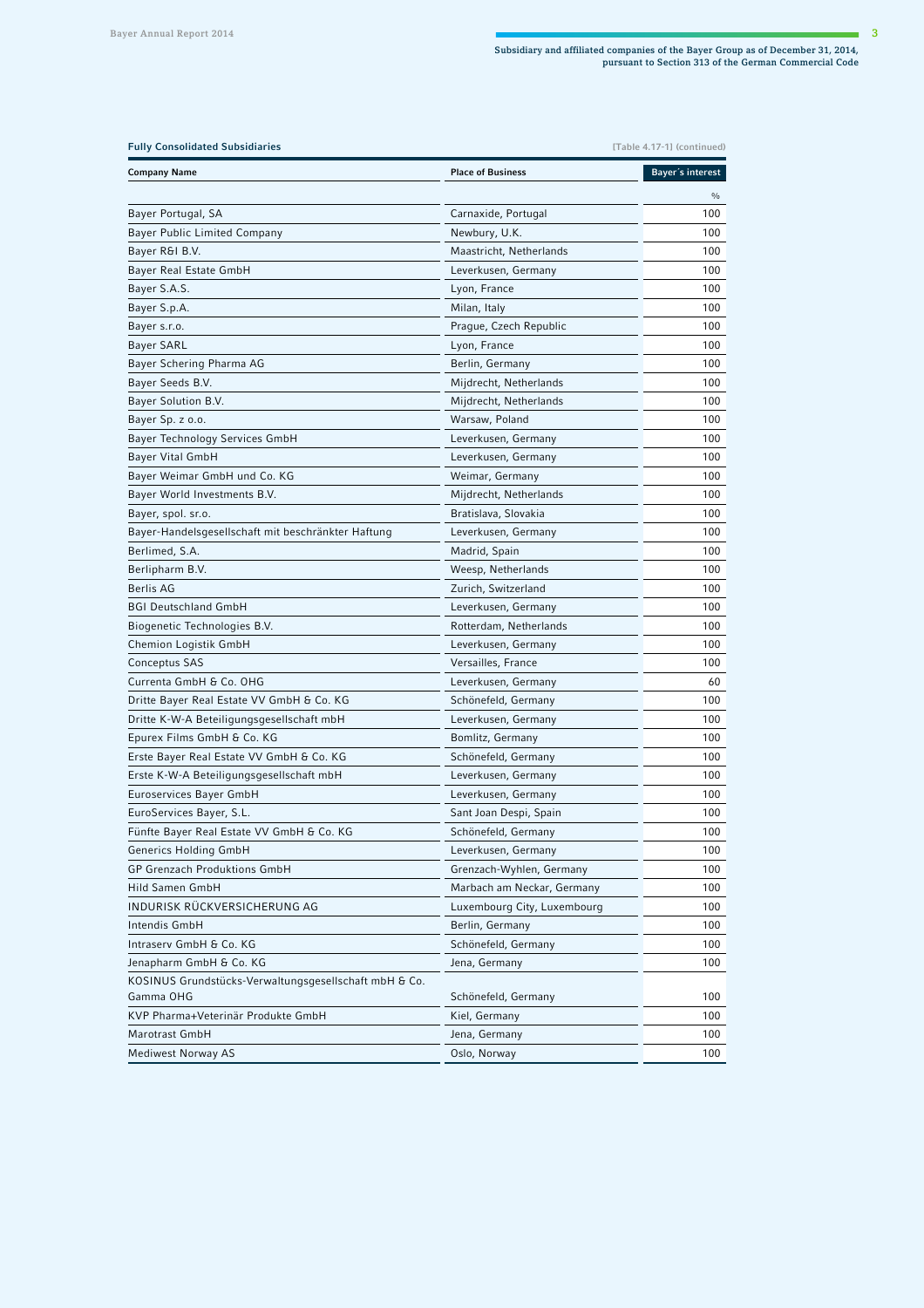| <b>Fully Consolidated Subsidiaries</b>                  |                                | [Table 4.17-1] (continued) |
|---------------------------------------------------------|--------------------------------|----------------------------|
| Company Name                                            | <b>Place of Business</b>       | Bayer's interest           |
|                                                         |                                | $\frac{0}{0}$              |
| Medrad China B.V.                                       | Mijdrecht, Netherlands         | 100                        |
| Medrad Denmark ApS                                      | Lyngby, Denmark                | 100                        |
| Medrad Europe B.V.                                      | Maastricht, Netherlands        | 100                        |
| Medrad France B.V.                                      | Mijdrecht, Netherlands         | 100                        |
| Medrad Italia S.r.I.                                    | Cava Manara, Italy             | 100                        |
| Medrad Medizinische Systeme GmbH                        | Leverkusen, Germany            | 100                        |
| Medrad Sweden AB                                        | Mölndal, Sweden                | 100                        |
| Medrad UK Limited                                       | Ely, U.K.                      | 100                        |
| MENADIER Heilmittel GmbH                                | Berlin, Germany                | 100                        |
| MS Holding B.V.                                         | Mijdrecht, Netherlands         | 100                        |
| Nunhems B.V.                                            | Haelen, Netherlands            | 100                        |
| Nunhems France S.A.R.L.                                 | Soucelles, France              | 100                        |
| Nunhems Hungary Kft.                                    | Szolnok, Hungary               | 100                        |
| Nunhems Italy S.r.I.                                    | St. Agata Bolognes, Italy      | 100                        |
| Nunhems Netherlands B.V.                                | Haelen, Netherlands            | 100                        |
| Nunhems Poland Sp. z o.o.                               | Warsaw, Poland                 | 100                        |
| Nunhems Spain, S.A.                                     | Valencia, Spain                | 100                        |
| Pallas Versicherung AG                                  | Leverkusen, Germany            | 100                        |
| Pandias Re AG                                           | Luxembourg City, Luxembourg    | 100                        |
| SC Bayer SRL                                            | Bucharest, Romania             | 100                        |
| Schering Holdings Limited                               | Newbury, U.K.                  | 100                        |
| Schering-Kahlbaum Gesellschaft mit beschränkter Haftung | Berlin, Germany                | 100                        |
| Sechste Bayer Real Estate VV GmbH & Co. KG              | Schönefeld, Germany            | 100                        |
| Siebte Bayer VV GmbH                                    | Leverkusen, Germany            | 100                        |
| Steigerwald Arzneimittelwerk GmbH                       | Darmstadt, Germany             | 100                        |
| TECTRION GmbH                                           | Leverkusen, Germany            | 100                        |
| TOO Bayer KAZ                                           | Astana, Kazakhstan             | 100                        |
| TravelBoard GmbH                                        | Leverkusen, Germany            | 100                        |
| UAB Bayer                                               | Vilnius, Lithuania             | 100                        |
| Vierte Bayer Real Estate VV GmbH & Co. KG               | Schönefeld, Germany            | 100                        |
| ZAO Bayer                                               | Moscow, Russia                 | 100                        |
| Zweite Bayer Real Estate VV GmbH & Co. KG               | Schönefeld, Germany            | 100                        |
| Zweite K-W-A Beteiligungsgesellschaft mbH               | Leverkusen, Germany            | 100                        |
| North America                                           |                                |                            |
| AgraQuest Holding Inc.                                  | Davis, U.S.A.                  | 100                        |
| AgraQuest, Inc.                                         | Davis, U.S.A.                  | 100                        |
| Athenix Corp.                                           | Research Triangle Park, U.S.A. | 100                        |
| Bayer Business and Technology Services LLC              | Pittsburgh, U.S.A.             | 100                        |
| Bayer Canadian Holdings Inc.                            | Toronto, Canada                | 100                        |
| Bayer Corporation                                       | Pittsburgh, U.S.A.             | 100                        |
| Bayer CropScience Holding Inc.                          | Research Triangle Park, U.S.A. | 100                        |
| Bayer CropScience Holdings Inc.                         | Calgary, Canada                | 100                        |
| Bayer CropScience Inc.                                  | Calgary, Canada                | 100                        |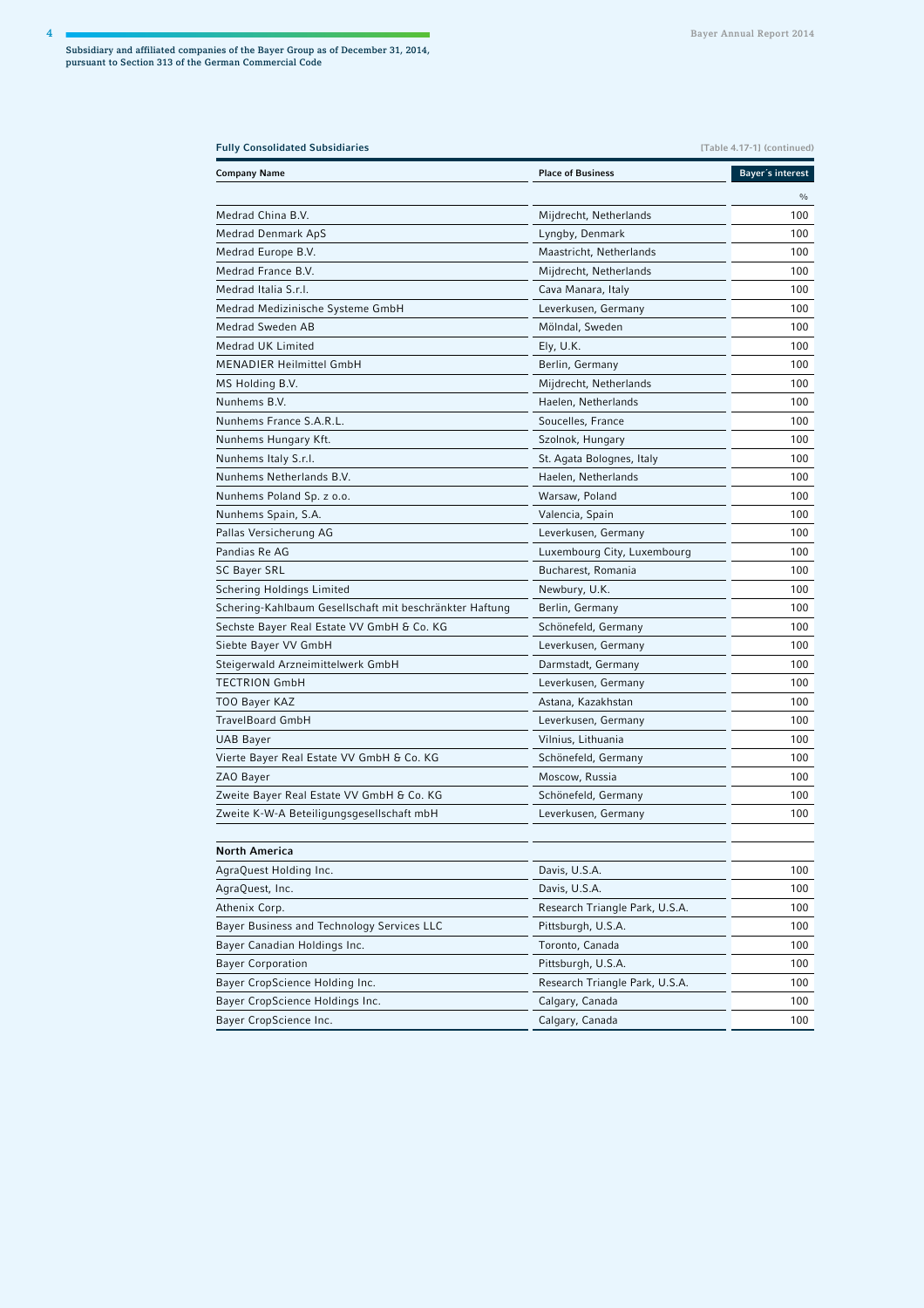| <b>Fully Consolidated Subsidiaries</b><br>[Table 4.17-1] (continued)                               |                                |                  |
|----------------------------------------------------------------------------------------------------|--------------------------------|------------------|
| <b>Company Name</b>                                                                                | <b>Place of Business</b>       | Bayer's interest |
|                                                                                                    |                                | $\frac{0}{0}$    |
| Bayer CropScience Inc.                                                                             | Research Triangle Park, U.S.A. | 100              |
| <b>Bayer CropScience LLC</b>                                                                       | Research Triangle Park, U.S.A. | 100              |
| Bayer CropScience LP                                                                               | Research Triangle Park, U.S.A. | 100              |
| Bayer East Coast LLC                                                                               | Wilmington, U.S.A.             | 100              |
| Bayer Essure Inc.                                                                                  | Milpitas, U.S.A.               | 100              |
| Bayer HealthCare Animal Health Inc.                                                                | St. Joseph, U.S.A.             | 100              |
| Bayer HealthCare Holdings LLC                                                                      | Wilmington, U.S.A.             | 100              |
| Bayer HealthCare LLC                                                                               | Whippany, U.S.A.               | 100              |
| Bayer HealthCare Pharmaceuticals Inc.                                                              | Pine Brook, U.S.A.             | 100              |
| Bayer Inc.                                                                                         | Mississauga, Canada            | 100              |
| Bayer International Trade Services Corporation                                                     | Weirton, U.S.A.                | 100              |
| Bayer MaterialScience LLC                                                                          | Pittsburgh, U.S.A.             | 100              |
| Bayer Medical Care Inc.                                                                            | Indianola, U.S.A.              | 100              |
| Bayer Overseas Trade Services Corporation                                                          | Weirton, U.S.A.                | 100              |
| Bayer PO LLC                                                                                       | New Martinsville, U.S.A.       | 100              |
| Bayer Puerto Rico Inc.                                                                             | San Juan, Puerto Rico          | 100              |
| Bayer US Finance LLC                                                                               | Wilmington, U.S.A.             | 100              |
| Bayer US Holding LP                                                                                | Wilmington, U.S.A.             | 100              |
| Bayer West Coast Corporation                                                                       | Berkeley, U.S.A.               | 100              |
| Collateral Therapeutics, Inc.                                                                      | Richmond, U.S.A.               | 100              |
| Cooper Land Company of New Jersey, Inc.                                                            | Whippany, U.S.A.               | 100              |
| Guidance Interactive Healthcare LLC                                                                | Tarrytown, U.S.A.              | 100              |
| Hornbeck Seed Company, Inc.                                                                        | Lubbock, U.S.A.                | 100              |
| Merck Retail Ventures, Inc.                                                                        | Wilmington, U.S.A.             | 100              |
| MSD Consumer Care, Inc.                                                                            | Wilmington, U.S.A.             | 100              |
| NippoNex Inc.                                                                                      | Tarrytown, U.S.A.              | 100              |
| NOR-AM Agro LLC                                                                                    | Whippany, U.S.A.               | 100              |
| Nunhems USA, Inc.                                                                                  | Parma, U.S.A.                  | 100              |
| <b>SB Capital Corporation</b>                                                                      | Pine Brook, U.S.A.             | 100              |
| Schering Berlin Inc.                                                                               | Whippany, U.S.A.               | 100              |
| Schering-Plough del Caribe, Inc.                                                                   | Madison, U.S.A.                | 100              |
| STWB Inc.                                                                                          | Pittsburgh, U.S.A.             | 100              |
| The Coppertone Corporation                                                                         | Madison, U.S.A.                | 100              |
| Pure Salt Baytown LLC                                                                              | Houston, U.S.A.                | 0*               |
| Asia/Pacific                                                                                       |                                |                  |
| Bayer (China) Limited                                                                              | Beijing, China                 | 100              |
| Bayer (Malaysia) Sdn. Bhd.                                                                         | Petaling Jaya, Malaysia        | 100              |
| Bayer (Sichuan) Animal Health Co., Ltd.                                                            | Chengdu, China                 | 100              |
| Bayer (South East Asia) Pte Ltd                                                                    | Singapore, Singapore           | 100              |
| Bayer Australia Limited                                                                            | Pymble, Australia              | 100              |
| * fully consolidated structured entity according to IFRS 10.B8 in conjunction with B19 (b) and (c) |                                |                  |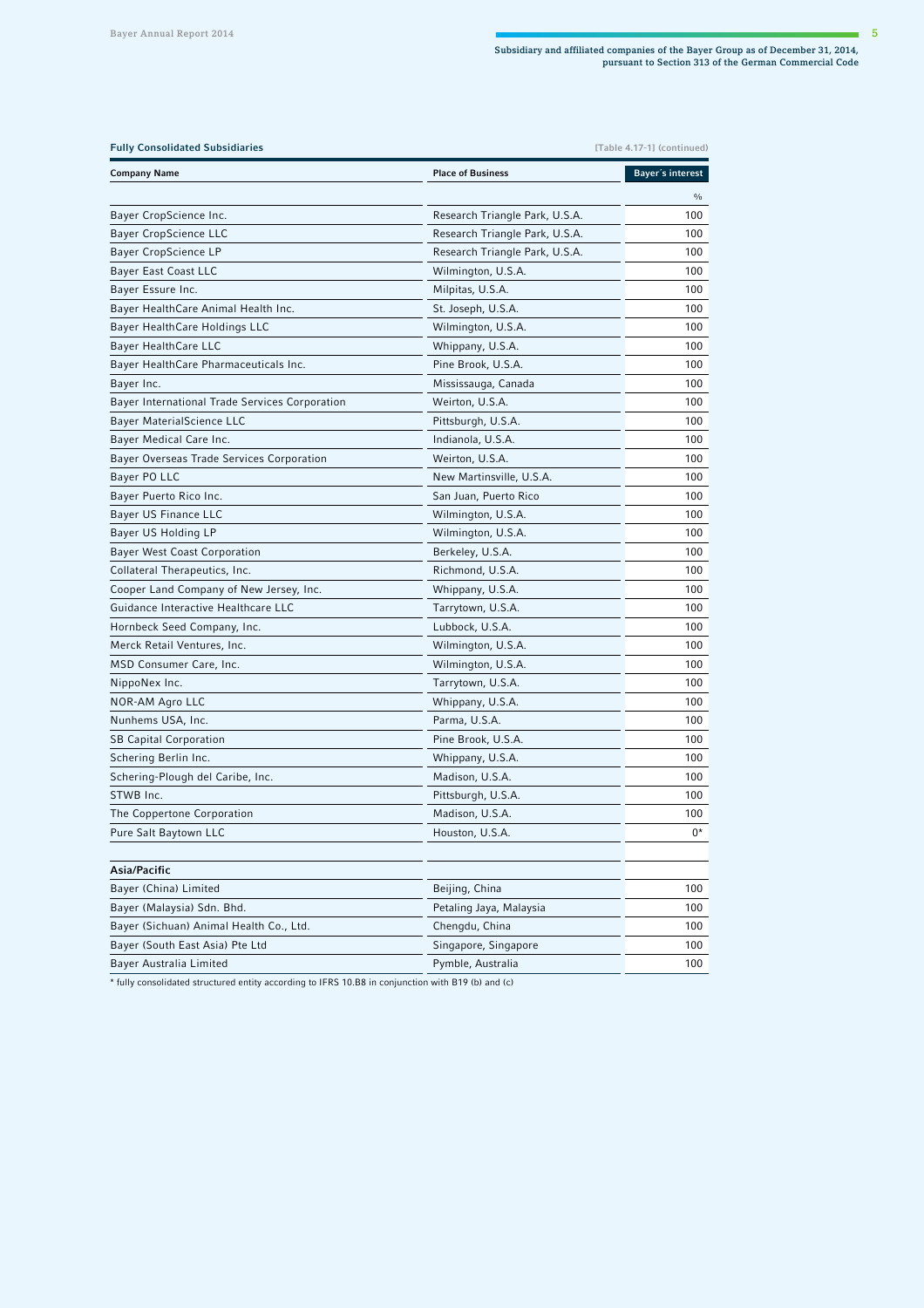| <b>Fully Consolidated Subsidiaries</b><br>[Table 4.17-1] (continued) |                          |                  |
|----------------------------------------------------------------------|--------------------------|------------------|
| <b>Company Name</b>                                                  | <b>Place of Business</b> | Bayer's interest |
|                                                                      |                          | $\frac{0}{0}$    |
| Bayer BioScience Pvt. Ltd                                            | Hyderabad, India         | 100              |
| Bayer Business Services Philippines, Inc.                            | Taguig City, Philippines | 100              |
| Bayer Co. (Malaysia) Sdn Bhd                                         | Petaling Jaya, Malaysia  | 100              |
| Bayer CropScience (China) Company Ltd.                               | Hangzhou, China          | 100              |
| Bayer CropScience Holdings Pty Ltd                                   | East Hawthorn, Australia | 100              |
| Bayer CropScience K.K.                                               | Tokyo, Japan             | 100              |
| Bayer CropScience Limited                                            | Thane, India             | 68.9             |
| Bayer CropScience Ltd.                                               | Dhaka, Bangladesh        | 60               |
| Bayer CropScience Ltd.                                               | Seoul, South Korea       | 100              |
| Bayer CropScience Pty Limited                                        | East Hawthorn, Australia | 100              |
| Bayer CropScience, Inc.                                              | Laguna, Philippines      | 100              |
| Bayer Far East Service Co. Ltd.                                      | Hong Kong, China         | 100              |
| Bayer HealthCare Co. Ltd.                                            | Beijing, China           | 100              |
| Bayer HealthCare Limited                                             | Hong Kong, China         | 100              |
| Bayer Holding Ltd.                                                   | Tokyo, Japan             | 100              |
| Bayer Jinling Polyurethane Co., Ltd.                                 | Nanjing, China           | 55               |
| Bayer Korea Ltd.                                                     | Seoul, South Korea       | 100              |
| Bayer MaterialScience (China) Company Limited                        | Shanghai, China          | 100              |
| Bayer MaterialScience (Qingdao) Co. Ltd.                             | Qingdao, China           | 100              |
| Bayer MaterialScience (Shanghai) Management Company                  |                          |                  |
| Limited                                                              | Shanghai, China          | 100              |
| Bayer MaterialScience Limited                                        | Hong Kong, China         | 100              |
| Bayer MaterialScience Ltd.                                           | Kimhae-City, South Korea | 100              |
| Bayer MaterialScience Ltd.                                           | Tokyo, Japan             | 100              |
| Bayer MaterialScience Private Limited                                | Mumbai, India            | 100              |
| Bayer MaterialScience Pty Ltd                                        | Cheltenham, Australia    | 100              |
| Bayer MaterialScience Taiwan Limited                                 | Taipei, Taiwan           | 95.5             |
| Bayer New Zealand Limited                                            | Auckland, New Zealand    | 100              |
| Bayer Pakistan (Private) Limited                                     | Karachi, Pakistan        | 100              |
| Bayer Pharmaceuticals Private Limited                                | Mumbai, India            | 100              |
| Bayer Philippines, Inc.                                              | Laguna, Philippines      | 100              |
| Bayer Taiwan Company Ltd.                                            | Taipei, Taiwan           | 100              |
| Bayer Technology and Engineering (Shanghai) Company                  |                          |                  |
| Limited                                                              | Shanghai, China          | 100              |
| Bayer Thai Co., Ltd.                                                 | Bangkok, Thailand        | 100              |
| Bayer TPU (Shenzhen) Co. Ltd.                                        | Shenzhen, China          | 100              |
| Bayer Vapi Private Limited                                           | Vapi, India              | 100              |
| Bayer Vietnam Ltd.                                                   | Bien Hoa City, Vietnam   | 100              |
| Bayer Yakuhin, Ltd.                                                  | Osaka, Japan             | 100              |
| Dihon Pharmaceutical Group Co. Ltd.                                  | Kunming/China            | 100              |
| Guangzhou Bayer MaterialScience Company Limited                      | Guangzhou, China         | 100              |
| Imaxeon Pty. Ltd.                                                    | Rydalmere, Australia     | 100              |
| Kunming Dihon Pharmaceutical Sales Co., Ltd.                         | Kunming, China           | 100              |
| Medipharm (Pvt) Ltd.                                                 | Karachi, Pakistan        | 100              |
| Medrad Asia Pte. Ltd.                                                | Singapore, Singapore     | 100              |
| <b>MEDRAD Medical Equipment Trading Company-Beijing</b>              | Beijing, China           | 100              |
| Nihon Medrad K.K.                                                    | Osaka, Japan             | 100              |
|                                                                      |                          |                  |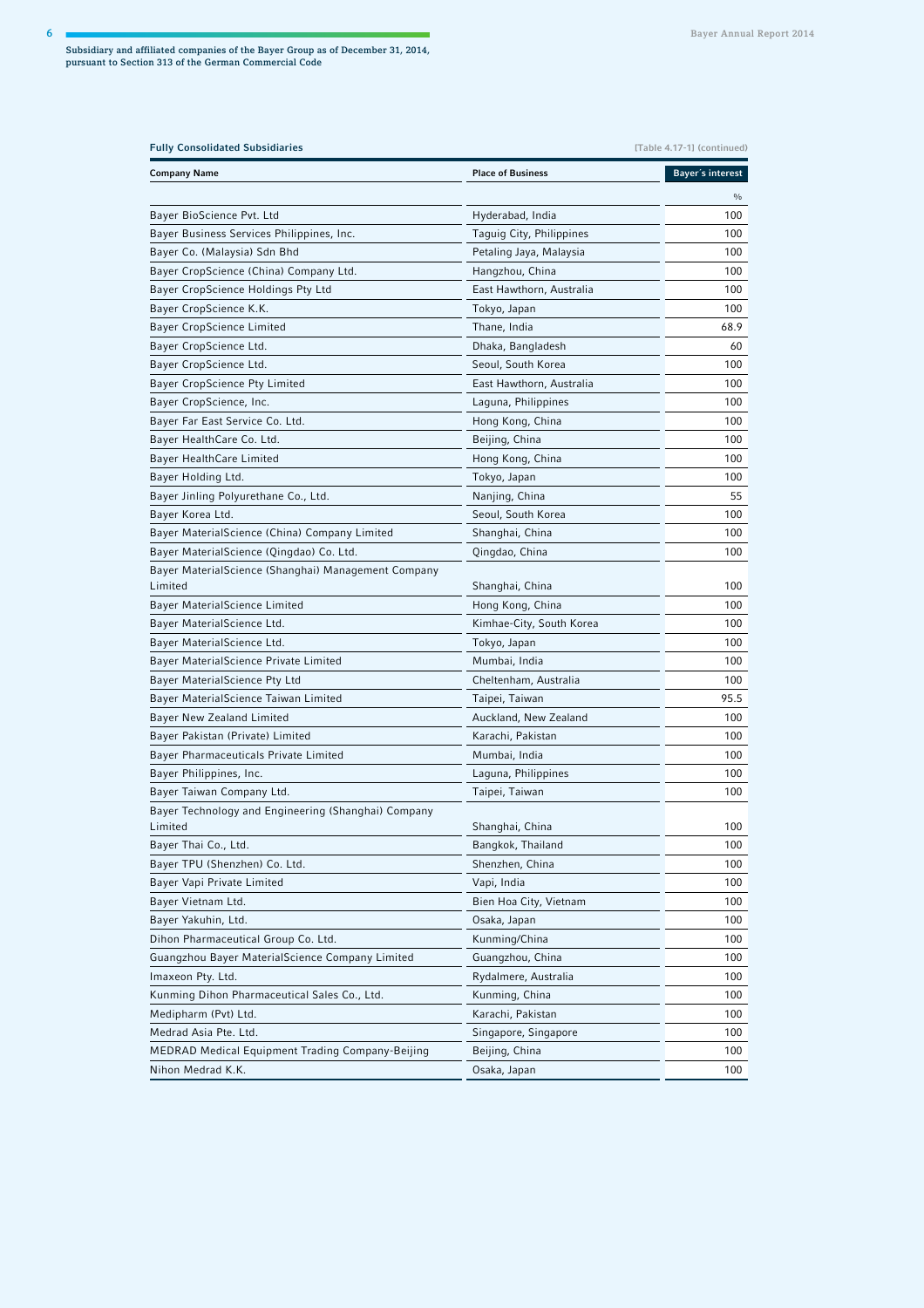| Bayer's interest<br><b>Company Name</b><br><b>Place of Business</b><br>$\frac{0}{0}$<br>Nunhems Beijing Seeds Co. Ltd.<br>Beijing, China<br>80<br>100<br>Nunhems India Private Limited<br>Hyderabad, India<br>99.8<br>PT. Bayer Indonesia<br>Jakarta, Indonesia<br>99.9<br>PT. Bayer MaterialScience Indonesia<br>Jakarta, Indonesia<br>Shanghai Dihon Pharmaceutical Co., Ltd.<br>Shanghai, China<br>100<br>Shanghai Kangwang Cosmetics Co., Ltd.<br>Shanghai, China<br>100<br>Shanghai Schering-Plough Pharmaceutical Company, Ltd.<br>Shanghai, China<br>100<br>Sichuan Dihon Pharmaceutical Development Co., Ltd.<br>Chengdu, China<br>100<br>Sumika Bayer Urethane Co., Ltd.<br>60<br>Osaka, Japan<br>Latin America/Africa/Middle East<br>Bayer (Proprietary) Limited<br>Isando, South Africa<br>100<br>Bayer Algerie S.P.A.<br>100<br>Algiers, Algeria<br>Bayer Boliviana Ltda<br>Santa Cruz De La Sierra, Bolivia<br>100<br>Bayer de México, S.A. de C.V.<br>Mexico City, Mexico<br>100<br>Bayer East Africa Ltd.<br>Nairobi, Kenya<br>55<br>Bayer Finance & Portfolio Management S.A.<br>Santiago, Chile<br>100<br>Bayer Finance Ltda.<br>Santiago, Chile<br>100<br>Hod Hasharon, Israel<br>100<br>Bayer Israel Ltd.<br>Bayer Medical S.R.L.<br>San José, Costa Rica<br>100<br>Bayer Middle East FZE<br>Dubai, United Arab Emirates<br>100<br>Bayer Pearl Polyurethane Systems FZCO<br>51<br>Dubai, United Arab Emirates<br>49*<br>Bayer Pearl Polyurethane Systems LLC<br>Dubai, United Arab Emirates<br>100<br>Bayer S.A.<br>Asunción, Paraguay<br>Bayer S.A.<br>100<br>Bogotá, Colombia<br>Bayer S.A.<br>Buenos Aires, Argentina<br>100<br>Bayer S.A.<br>Caracas, Venezuela<br>100<br>Bayer S.A.<br>Casablanca, Morocco<br>100<br>Bayer S.A.<br>El Dorado, Panama<br>100<br>Bayer S.A.<br>Guatemala City, Guatemala<br>100<br>95.2<br>Bayer S.A.<br>Lima, Peru<br>Bayer S.A.<br>Managua, Nicaragua<br>100<br>Bayer S.A.<br>Quito, Ecuador<br>100<br>Bayer S.A.<br>San José, Costa Rica<br>100<br>Santiago, Chile<br>Bayer S.A.<br>100<br>Bayer S.A.<br>Santo Domingo, Dominican Republic<br>100<br>Bayer S.A.<br>São Paulo, Brazil<br>100<br>Bayer S.A. de C.V.<br>Tegucigalpa, Honduras<br>100<br>Bayer SA<br>Montevideo, Uruguay<br>100<br>Bayer Türk Kimya Sanayii Limited Sirketi<br>Istanbul, Turkey<br>100<br>Bayer, S.A.<br>San Salvador, El Salvador<br>100<br>Corporación Bonima S.A. de C.V.<br>Ilopango, El Salvador<br>99.6<br>FN Semillas S.A.<br>Buenos Aires, Argentina<br>100<br>Buenos Aires, Argentina<br>Holding Manager S.A.<br>100<br>Laboratorios Biagro S.A.<br>Buenos Aires, Argentina<br>100<br>Mediterranean Seeds Ltd.<br>Hod Hasharon, Israel<br>100 | <b>Fully Consolidated Subsidiaries</b><br>[Table 4.17-1] (continued) |  |  |
|---------------------------------------------------------------------------------------------------------------------------------------------------------------------------------------------------------------------------------------------------------------------------------------------------------------------------------------------------------------------------------------------------------------------------------------------------------------------------------------------------------------------------------------------------------------------------------------------------------------------------------------------------------------------------------------------------------------------------------------------------------------------------------------------------------------------------------------------------------------------------------------------------------------------------------------------------------------------------------------------------------------------------------------------------------------------------------------------------------------------------------------------------------------------------------------------------------------------------------------------------------------------------------------------------------------------------------------------------------------------------------------------------------------------------------------------------------------------------------------------------------------------------------------------------------------------------------------------------------------------------------------------------------------------------------------------------------------------------------------------------------------------------------------------------------------------------------------------------------------------------------------------------------------------------------------------------------------------------------------------------------------------------------------------------------------------------------------------------------------------------------------------------------------------------------------------------------------------------------------------------------------------------------------------------------------------------------------------------------------------------------------------------------------------------------------------------------------------------------------------------------------------------------------------------------------------------------------------------------------------------------------------------------------------------------------------|----------------------------------------------------------------------|--|--|
|                                                                                                                                                                                                                                                                                                                                                                                                                                                                                                                                                                                                                                                                                                                                                                                                                                                                                                                                                                                                                                                                                                                                                                                                                                                                                                                                                                                                                                                                                                                                                                                                                                                                                                                                                                                                                                                                                                                                                                                                                                                                                                                                                                                                                                                                                                                                                                                                                                                                                                                                                                                                                                                                                             |                                                                      |  |  |
|                                                                                                                                                                                                                                                                                                                                                                                                                                                                                                                                                                                                                                                                                                                                                                                                                                                                                                                                                                                                                                                                                                                                                                                                                                                                                                                                                                                                                                                                                                                                                                                                                                                                                                                                                                                                                                                                                                                                                                                                                                                                                                                                                                                                                                                                                                                                                                                                                                                                                                                                                                                                                                                                                             |                                                                      |  |  |
|                                                                                                                                                                                                                                                                                                                                                                                                                                                                                                                                                                                                                                                                                                                                                                                                                                                                                                                                                                                                                                                                                                                                                                                                                                                                                                                                                                                                                                                                                                                                                                                                                                                                                                                                                                                                                                                                                                                                                                                                                                                                                                                                                                                                                                                                                                                                                                                                                                                                                                                                                                                                                                                                                             |                                                                      |  |  |
|                                                                                                                                                                                                                                                                                                                                                                                                                                                                                                                                                                                                                                                                                                                                                                                                                                                                                                                                                                                                                                                                                                                                                                                                                                                                                                                                                                                                                                                                                                                                                                                                                                                                                                                                                                                                                                                                                                                                                                                                                                                                                                                                                                                                                                                                                                                                                                                                                                                                                                                                                                                                                                                                                             |                                                                      |  |  |
|                                                                                                                                                                                                                                                                                                                                                                                                                                                                                                                                                                                                                                                                                                                                                                                                                                                                                                                                                                                                                                                                                                                                                                                                                                                                                                                                                                                                                                                                                                                                                                                                                                                                                                                                                                                                                                                                                                                                                                                                                                                                                                                                                                                                                                                                                                                                                                                                                                                                                                                                                                                                                                                                                             |                                                                      |  |  |
|                                                                                                                                                                                                                                                                                                                                                                                                                                                                                                                                                                                                                                                                                                                                                                                                                                                                                                                                                                                                                                                                                                                                                                                                                                                                                                                                                                                                                                                                                                                                                                                                                                                                                                                                                                                                                                                                                                                                                                                                                                                                                                                                                                                                                                                                                                                                                                                                                                                                                                                                                                                                                                                                                             |                                                                      |  |  |
|                                                                                                                                                                                                                                                                                                                                                                                                                                                                                                                                                                                                                                                                                                                                                                                                                                                                                                                                                                                                                                                                                                                                                                                                                                                                                                                                                                                                                                                                                                                                                                                                                                                                                                                                                                                                                                                                                                                                                                                                                                                                                                                                                                                                                                                                                                                                                                                                                                                                                                                                                                                                                                                                                             |                                                                      |  |  |
|                                                                                                                                                                                                                                                                                                                                                                                                                                                                                                                                                                                                                                                                                                                                                                                                                                                                                                                                                                                                                                                                                                                                                                                                                                                                                                                                                                                                                                                                                                                                                                                                                                                                                                                                                                                                                                                                                                                                                                                                                                                                                                                                                                                                                                                                                                                                                                                                                                                                                                                                                                                                                                                                                             |                                                                      |  |  |
|                                                                                                                                                                                                                                                                                                                                                                                                                                                                                                                                                                                                                                                                                                                                                                                                                                                                                                                                                                                                                                                                                                                                                                                                                                                                                                                                                                                                                                                                                                                                                                                                                                                                                                                                                                                                                                                                                                                                                                                                                                                                                                                                                                                                                                                                                                                                                                                                                                                                                                                                                                                                                                                                                             |                                                                      |  |  |
|                                                                                                                                                                                                                                                                                                                                                                                                                                                                                                                                                                                                                                                                                                                                                                                                                                                                                                                                                                                                                                                                                                                                                                                                                                                                                                                                                                                                                                                                                                                                                                                                                                                                                                                                                                                                                                                                                                                                                                                                                                                                                                                                                                                                                                                                                                                                                                                                                                                                                                                                                                                                                                                                                             |                                                                      |  |  |
|                                                                                                                                                                                                                                                                                                                                                                                                                                                                                                                                                                                                                                                                                                                                                                                                                                                                                                                                                                                                                                                                                                                                                                                                                                                                                                                                                                                                                                                                                                                                                                                                                                                                                                                                                                                                                                                                                                                                                                                                                                                                                                                                                                                                                                                                                                                                                                                                                                                                                                                                                                                                                                                                                             |                                                                      |  |  |
|                                                                                                                                                                                                                                                                                                                                                                                                                                                                                                                                                                                                                                                                                                                                                                                                                                                                                                                                                                                                                                                                                                                                                                                                                                                                                                                                                                                                                                                                                                                                                                                                                                                                                                                                                                                                                                                                                                                                                                                                                                                                                                                                                                                                                                                                                                                                                                                                                                                                                                                                                                                                                                                                                             |                                                                      |  |  |
|                                                                                                                                                                                                                                                                                                                                                                                                                                                                                                                                                                                                                                                                                                                                                                                                                                                                                                                                                                                                                                                                                                                                                                                                                                                                                                                                                                                                                                                                                                                                                                                                                                                                                                                                                                                                                                                                                                                                                                                                                                                                                                                                                                                                                                                                                                                                                                                                                                                                                                                                                                                                                                                                                             |                                                                      |  |  |
|                                                                                                                                                                                                                                                                                                                                                                                                                                                                                                                                                                                                                                                                                                                                                                                                                                                                                                                                                                                                                                                                                                                                                                                                                                                                                                                                                                                                                                                                                                                                                                                                                                                                                                                                                                                                                                                                                                                                                                                                                                                                                                                                                                                                                                                                                                                                                                                                                                                                                                                                                                                                                                                                                             |                                                                      |  |  |
|                                                                                                                                                                                                                                                                                                                                                                                                                                                                                                                                                                                                                                                                                                                                                                                                                                                                                                                                                                                                                                                                                                                                                                                                                                                                                                                                                                                                                                                                                                                                                                                                                                                                                                                                                                                                                                                                                                                                                                                                                                                                                                                                                                                                                                                                                                                                                                                                                                                                                                                                                                                                                                                                                             |                                                                      |  |  |
|                                                                                                                                                                                                                                                                                                                                                                                                                                                                                                                                                                                                                                                                                                                                                                                                                                                                                                                                                                                                                                                                                                                                                                                                                                                                                                                                                                                                                                                                                                                                                                                                                                                                                                                                                                                                                                                                                                                                                                                                                                                                                                                                                                                                                                                                                                                                                                                                                                                                                                                                                                                                                                                                                             |                                                                      |  |  |
|                                                                                                                                                                                                                                                                                                                                                                                                                                                                                                                                                                                                                                                                                                                                                                                                                                                                                                                                                                                                                                                                                                                                                                                                                                                                                                                                                                                                                                                                                                                                                                                                                                                                                                                                                                                                                                                                                                                                                                                                                                                                                                                                                                                                                                                                                                                                                                                                                                                                                                                                                                                                                                                                                             |                                                                      |  |  |
|                                                                                                                                                                                                                                                                                                                                                                                                                                                                                                                                                                                                                                                                                                                                                                                                                                                                                                                                                                                                                                                                                                                                                                                                                                                                                                                                                                                                                                                                                                                                                                                                                                                                                                                                                                                                                                                                                                                                                                                                                                                                                                                                                                                                                                                                                                                                                                                                                                                                                                                                                                                                                                                                                             |                                                                      |  |  |
|                                                                                                                                                                                                                                                                                                                                                                                                                                                                                                                                                                                                                                                                                                                                                                                                                                                                                                                                                                                                                                                                                                                                                                                                                                                                                                                                                                                                                                                                                                                                                                                                                                                                                                                                                                                                                                                                                                                                                                                                                                                                                                                                                                                                                                                                                                                                                                                                                                                                                                                                                                                                                                                                                             |                                                                      |  |  |
|                                                                                                                                                                                                                                                                                                                                                                                                                                                                                                                                                                                                                                                                                                                                                                                                                                                                                                                                                                                                                                                                                                                                                                                                                                                                                                                                                                                                                                                                                                                                                                                                                                                                                                                                                                                                                                                                                                                                                                                                                                                                                                                                                                                                                                                                                                                                                                                                                                                                                                                                                                                                                                                                                             |                                                                      |  |  |
|                                                                                                                                                                                                                                                                                                                                                                                                                                                                                                                                                                                                                                                                                                                                                                                                                                                                                                                                                                                                                                                                                                                                                                                                                                                                                                                                                                                                                                                                                                                                                                                                                                                                                                                                                                                                                                                                                                                                                                                                                                                                                                                                                                                                                                                                                                                                                                                                                                                                                                                                                                                                                                                                                             |                                                                      |  |  |
|                                                                                                                                                                                                                                                                                                                                                                                                                                                                                                                                                                                                                                                                                                                                                                                                                                                                                                                                                                                                                                                                                                                                                                                                                                                                                                                                                                                                                                                                                                                                                                                                                                                                                                                                                                                                                                                                                                                                                                                                                                                                                                                                                                                                                                                                                                                                                                                                                                                                                                                                                                                                                                                                                             |                                                                      |  |  |
|                                                                                                                                                                                                                                                                                                                                                                                                                                                                                                                                                                                                                                                                                                                                                                                                                                                                                                                                                                                                                                                                                                                                                                                                                                                                                                                                                                                                                                                                                                                                                                                                                                                                                                                                                                                                                                                                                                                                                                                                                                                                                                                                                                                                                                                                                                                                                                                                                                                                                                                                                                                                                                                                                             |                                                                      |  |  |
|                                                                                                                                                                                                                                                                                                                                                                                                                                                                                                                                                                                                                                                                                                                                                                                                                                                                                                                                                                                                                                                                                                                                                                                                                                                                                                                                                                                                                                                                                                                                                                                                                                                                                                                                                                                                                                                                                                                                                                                                                                                                                                                                                                                                                                                                                                                                                                                                                                                                                                                                                                                                                                                                                             |                                                                      |  |  |
|                                                                                                                                                                                                                                                                                                                                                                                                                                                                                                                                                                                                                                                                                                                                                                                                                                                                                                                                                                                                                                                                                                                                                                                                                                                                                                                                                                                                                                                                                                                                                                                                                                                                                                                                                                                                                                                                                                                                                                                                                                                                                                                                                                                                                                                                                                                                                                                                                                                                                                                                                                                                                                                                                             |                                                                      |  |  |
|                                                                                                                                                                                                                                                                                                                                                                                                                                                                                                                                                                                                                                                                                                                                                                                                                                                                                                                                                                                                                                                                                                                                                                                                                                                                                                                                                                                                                                                                                                                                                                                                                                                                                                                                                                                                                                                                                                                                                                                                                                                                                                                                                                                                                                                                                                                                                                                                                                                                                                                                                                                                                                                                                             |                                                                      |  |  |
|                                                                                                                                                                                                                                                                                                                                                                                                                                                                                                                                                                                                                                                                                                                                                                                                                                                                                                                                                                                                                                                                                                                                                                                                                                                                                                                                                                                                                                                                                                                                                                                                                                                                                                                                                                                                                                                                                                                                                                                                                                                                                                                                                                                                                                                                                                                                                                                                                                                                                                                                                                                                                                                                                             |                                                                      |  |  |
|                                                                                                                                                                                                                                                                                                                                                                                                                                                                                                                                                                                                                                                                                                                                                                                                                                                                                                                                                                                                                                                                                                                                                                                                                                                                                                                                                                                                                                                                                                                                                                                                                                                                                                                                                                                                                                                                                                                                                                                                                                                                                                                                                                                                                                                                                                                                                                                                                                                                                                                                                                                                                                                                                             |                                                                      |  |  |
|                                                                                                                                                                                                                                                                                                                                                                                                                                                                                                                                                                                                                                                                                                                                                                                                                                                                                                                                                                                                                                                                                                                                                                                                                                                                                                                                                                                                                                                                                                                                                                                                                                                                                                                                                                                                                                                                                                                                                                                                                                                                                                                                                                                                                                                                                                                                                                                                                                                                                                                                                                                                                                                                                             |                                                                      |  |  |
|                                                                                                                                                                                                                                                                                                                                                                                                                                                                                                                                                                                                                                                                                                                                                                                                                                                                                                                                                                                                                                                                                                                                                                                                                                                                                                                                                                                                                                                                                                                                                                                                                                                                                                                                                                                                                                                                                                                                                                                                                                                                                                                                                                                                                                                                                                                                                                                                                                                                                                                                                                                                                                                                                             |                                                                      |  |  |
|                                                                                                                                                                                                                                                                                                                                                                                                                                                                                                                                                                                                                                                                                                                                                                                                                                                                                                                                                                                                                                                                                                                                                                                                                                                                                                                                                                                                                                                                                                                                                                                                                                                                                                                                                                                                                                                                                                                                                                                                                                                                                                                                                                                                                                                                                                                                                                                                                                                                                                                                                                                                                                                                                             |                                                                      |  |  |
|                                                                                                                                                                                                                                                                                                                                                                                                                                                                                                                                                                                                                                                                                                                                                                                                                                                                                                                                                                                                                                                                                                                                                                                                                                                                                                                                                                                                                                                                                                                                                                                                                                                                                                                                                                                                                                                                                                                                                                                                                                                                                                                                                                                                                                                                                                                                                                                                                                                                                                                                                                                                                                                                                             |                                                                      |  |  |
|                                                                                                                                                                                                                                                                                                                                                                                                                                                                                                                                                                                                                                                                                                                                                                                                                                                                                                                                                                                                                                                                                                                                                                                                                                                                                                                                                                                                                                                                                                                                                                                                                                                                                                                                                                                                                                                                                                                                                                                                                                                                                                                                                                                                                                                                                                                                                                                                                                                                                                                                                                                                                                                                                             |                                                                      |  |  |
|                                                                                                                                                                                                                                                                                                                                                                                                                                                                                                                                                                                                                                                                                                                                                                                                                                                                                                                                                                                                                                                                                                                                                                                                                                                                                                                                                                                                                                                                                                                                                                                                                                                                                                                                                                                                                                                                                                                                                                                                                                                                                                                                                                                                                                                                                                                                                                                                                                                                                                                                                                                                                                                                                             |                                                                      |  |  |
|                                                                                                                                                                                                                                                                                                                                                                                                                                                                                                                                                                                                                                                                                                                                                                                                                                                                                                                                                                                                                                                                                                                                                                                                                                                                                                                                                                                                                                                                                                                                                                                                                                                                                                                                                                                                                                                                                                                                                                                                                                                                                                                                                                                                                                                                                                                                                                                                                                                                                                                                                                                                                                                                                             |                                                                      |  |  |
|                                                                                                                                                                                                                                                                                                                                                                                                                                                                                                                                                                                                                                                                                                                                                                                                                                                                                                                                                                                                                                                                                                                                                                                                                                                                                                                                                                                                                                                                                                                                                                                                                                                                                                                                                                                                                                                                                                                                                                                                                                                                                                                                                                                                                                                                                                                                                                                                                                                                                                                                                                                                                                                                                             |                                                                      |  |  |
|                                                                                                                                                                                                                                                                                                                                                                                                                                                                                                                                                                                                                                                                                                                                                                                                                                                                                                                                                                                                                                                                                                                                                                                                                                                                                                                                                                                                                                                                                                                                                                                                                                                                                                                                                                                                                                                                                                                                                                                                                                                                                                                                                                                                                                                                                                                                                                                                                                                                                                                                                                                                                                                                                             |                                                                      |  |  |
|                                                                                                                                                                                                                                                                                                                                                                                                                                                                                                                                                                                                                                                                                                                                                                                                                                                                                                                                                                                                                                                                                                                                                                                                                                                                                                                                                                                                                                                                                                                                                                                                                                                                                                                                                                                                                                                                                                                                                                                                                                                                                                                                                                                                                                                                                                                                                                                                                                                                                                                                                                                                                                                                                             |                                                                      |  |  |
|                                                                                                                                                                                                                                                                                                                                                                                                                                                                                                                                                                                                                                                                                                                                                                                                                                                                                                                                                                                                                                                                                                                                                                                                                                                                                                                                                                                                                                                                                                                                                                                                                                                                                                                                                                                                                                                                                                                                                                                                                                                                                                                                                                                                                                                                                                                                                                                                                                                                                                                                                                                                                                                                                             |                                                                      |  |  |
|                                                                                                                                                                                                                                                                                                                                                                                                                                                                                                                                                                                                                                                                                                                                                                                                                                                                                                                                                                                                                                                                                                                                                                                                                                                                                                                                                                                                                                                                                                                                                                                                                                                                                                                                                                                                                                                                                                                                                                                                                                                                                                                                                                                                                                                                                                                                                                                                                                                                                                                                                                                                                                                                                             |                                                                      |  |  |
|                                                                                                                                                                                                                                                                                                                                                                                                                                                                                                                                                                                                                                                                                                                                                                                                                                                                                                                                                                                                                                                                                                                                                                                                                                                                                                                                                                                                                                                                                                                                                                                                                                                                                                                                                                                                                                                                                                                                                                                                                                                                                                                                                                                                                                                                                                                                                                                                                                                                                                                                                                                                                                                                                             |                                                                      |  |  |
|                                                                                                                                                                                                                                                                                                                                                                                                                                                                                                                                                                                                                                                                                                                                                                                                                                                                                                                                                                                                                                                                                                                                                                                                                                                                                                                                                                                                                                                                                                                                                                                                                                                                                                                                                                                                                                                                                                                                                                                                                                                                                                                                                                                                                                                                                                                                                                                                                                                                                                                                                                                                                                                                                             |                                                                      |  |  |
|                                                                                                                                                                                                                                                                                                                                                                                                                                                                                                                                                                                                                                                                                                                                                                                                                                                                                                                                                                                                                                                                                                                                                                                                                                                                                                                                                                                                                                                                                                                                                                                                                                                                                                                                                                                                                                                                                                                                                                                                                                                                                                                                                                                                                                                                                                                                                                                                                                                                                                                                                                                                                                                                                             |                                                                      |  |  |
|                                                                                                                                                                                                                                                                                                                                                                                                                                                                                                                                                                                                                                                                                                                                                                                                                                                                                                                                                                                                                                                                                                                                                                                                                                                                                                                                                                                                                                                                                                                                                                                                                                                                                                                                                                                                                                                                                                                                                                                                                                                                                                                                                                                                                                                                                                                                                                                                                                                                                                                                                                                                                                                                                             |                                                                      |  |  |
|                                                                                                                                                                                                                                                                                                                                                                                                                                                                                                                                                                                                                                                                                                                                                                                                                                                                                                                                                                                                                                                                                                                                                                                                                                                                                                                                                                                                                                                                                                                                                                                                                                                                                                                                                                                                                                                                                                                                                                                                                                                                                                                                                                                                                                                                                                                                                                                                                                                                                                                                                                                                                                                                                             |                                                                      |  |  |
|                                                                                                                                                                                                                                                                                                                                                                                                                                                                                                                                                                                                                                                                                                                                                                                                                                                                                                                                                                                                                                                                                                                                                                                                                                                                                                                                                                                                                                                                                                                                                                                                                                                                                                                                                                                                                                                                                                                                                                                                                                                                                                                                                                                                                                                                                                                                                                                                                                                                                                                                                                                                                                                                                             |                                                                      |  |  |
|                                                                                                                                                                                                                                                                                                                                                                                                                                                                                                                                                                                                                                                                                                                                                                                                                                                                                                                                                                                                                                                                                                                                                                                                                                                                                                                                                                                                                                                                                                                                                                                                                                                                                                                                                                                                                                                                                                                                                                                                                                                                                                                                                                                                                                                                                                                                                                                                                                                                                                                                                                                                                                                                                             |                                                                      |  |  |

\* fully consolidated subsidiary according to IFRS 10.B39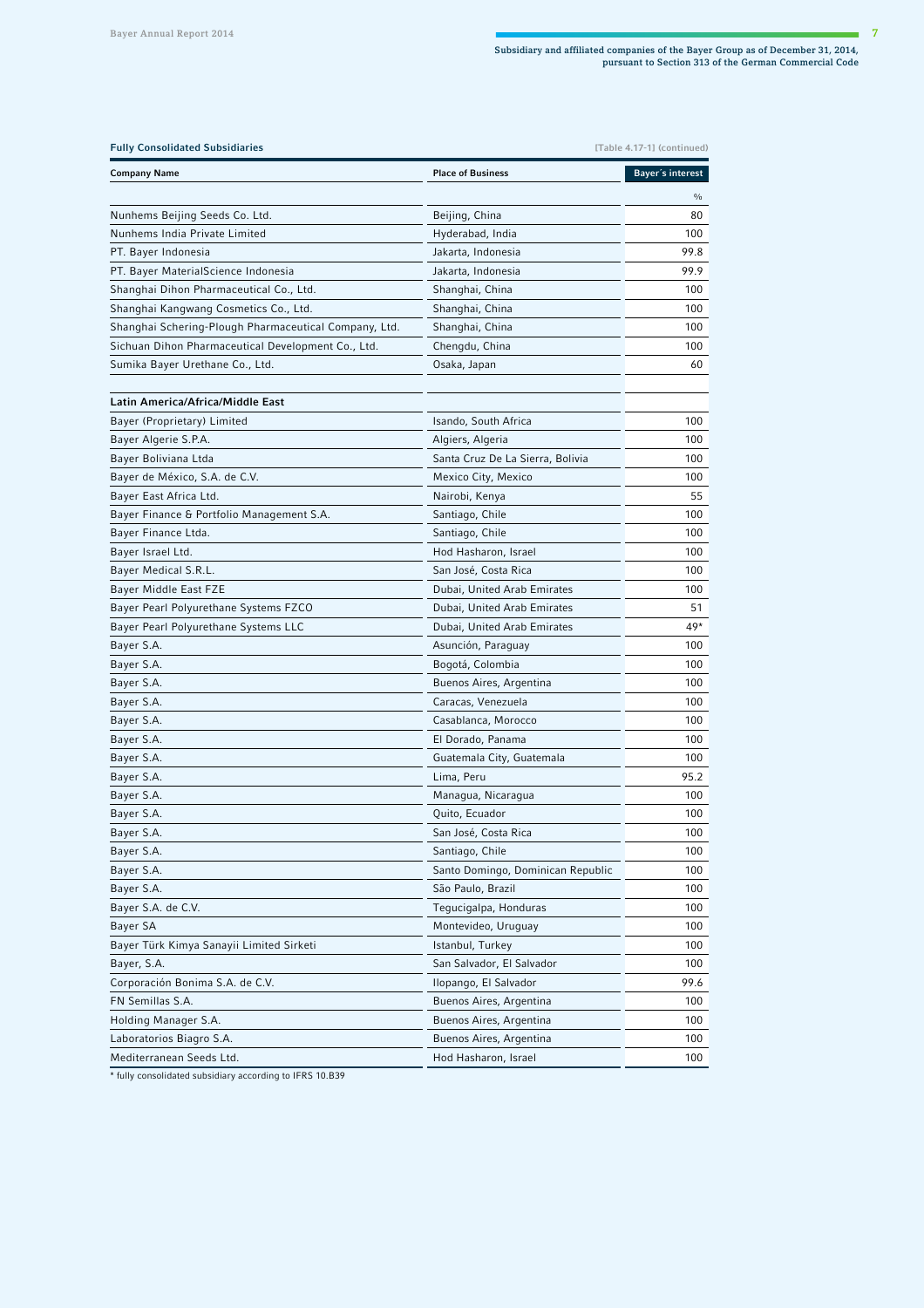| <b>Fully Consolidated Subsidiaries</b>          |                          | [Table 4.17-1] (continued) |  |
|-------------------------------------------------|--------------------------|----------------------------|--|
| <b>Company Name</b>                             | <b>Place of Business</b> | Bayer's interest           |  |
|                                                 |                          | 0/0                        |  |
| Medrad do Brasil Ltda.                          | São Paulo, Brazil        | 100                        |  |
| Medrad Mexicana S. de R.L. de CV                | Mexico City, Mexico      | 100                        |  |
| Nunhems Chile S.A.                              | Santiago, Chile          | 100                        |  |
| Nunhems do Brasil Comercio de Sementes Ltda     | Campinas, Brazil         | 100                        |  |
| Nunhems Mexico S.A. de C.V.                     | Queretaro, Mexico        | 100                        |  |
| Nunhems Tohumculuk Anonim Sirketi               | Antalya, Turkey          | 100                        |  |
| Productos Químicos Naturales, S.A. de C.V.      | Orizaba, Mexico          | 100                        |  |
| Schering do Brasil Química e Farmacêutica Ltda. | São Paulo, Brazil        | 100                        |  |
| Schering-Plough (China) Limited                 | Hamilton, Bermuda        | 100                        |  |

The following joint operation was included in the consolidated financial statements in line with Bayer's shares of their assets, liabilities, revenues and expenses:

| <b>Joint Operations</b>                     |                          | [Table 4.17-2]   |
|---------------------------------------------|--------------------------|------------------|
| <b>Company Name</b>                         | <b>Place of Business</b> | Bayer's interest |
|                                             |                          | 0/0              |
| Lyondell Bayer Manufacturing Maasylakte VOF | Rotterdam, Netherlands   | 50.              |

The following associates and joint ventures were accounted for in the consolidated financial statements using the equity method:

| Associates and Joint Ventures Accounted for Using the Equity Method |                                | [Table 4.17-3]   |
|---------------------------------------------------------------------|--------------------------------|------------------|
| <b>Company Name</b>                                                 | <b>Place of Business</b>       | Bayer's interest |
|                                                                     |                                | 0/0              |
| <b>Associates</b>                                                   |                                |                  |
| Nanjing Baijingyu Pharmaceutical Co., Ltd.                          | Nanjing, China                 | $15*$            |
| Paltough Industries (1998) Ltd.                                     | Kibbutz Ramat Yochanan, Israel | 25               |
| PO JV, LP                                                           | Wilmington, U.S.A.             | 39.4             |
| Joint ventures                                                      |                                |                  |
| Bayer IMSA, S.A. de C.V.                                            | Nuevo Leon, Mexico             | 50               |
| Bayer Zydus Pharma Private Limited                                  | Mumbai, India                  | 50               |
| DIC Bayer Polymer Ltd.                                              | Tokyo, Japan                   | 50               |
|                                                                     |                                |                  |

associate accounted for using the equity method according to IAS 28.5 and 28.6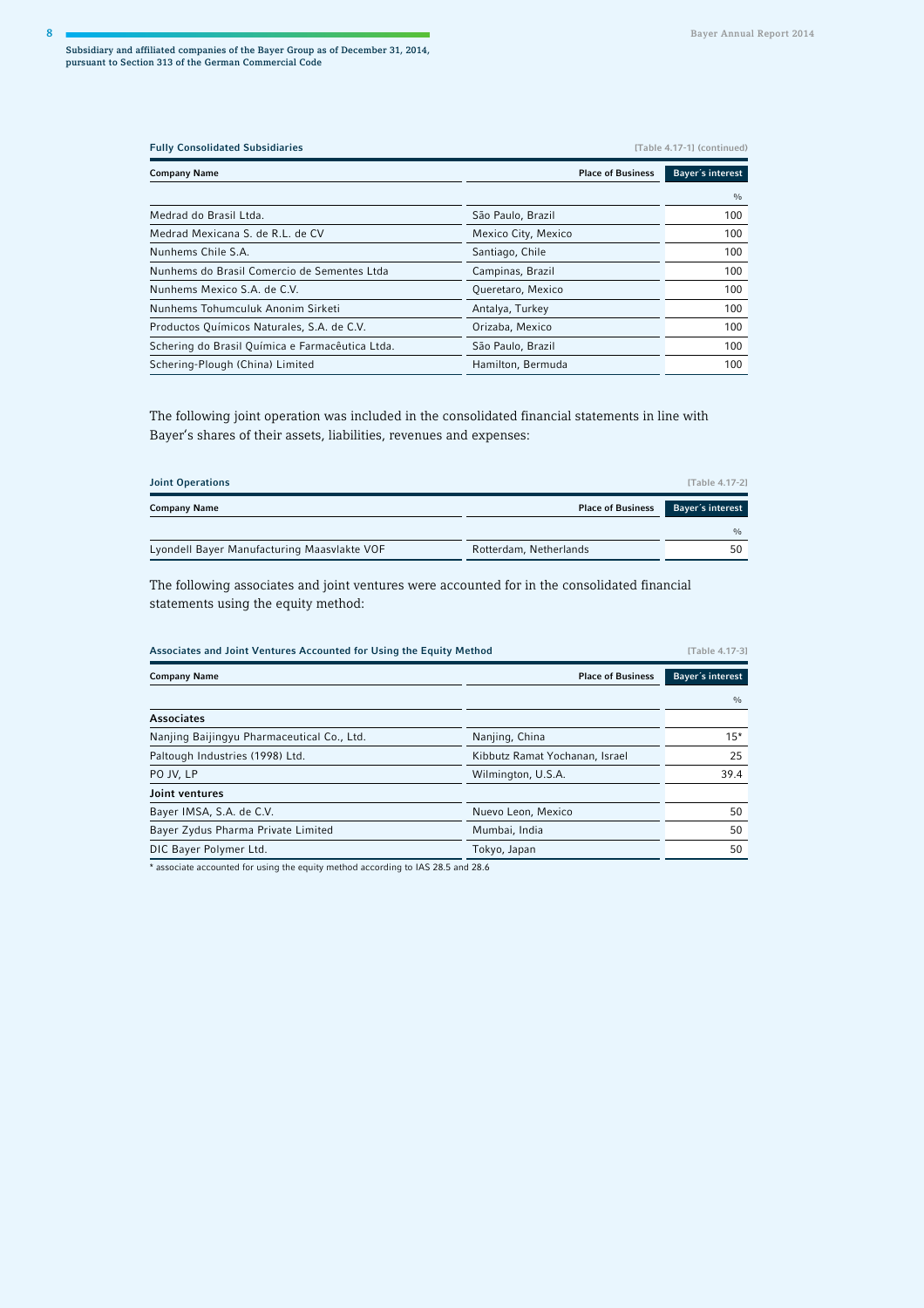The following subsidiaries (including one structured entity) were reflected in the consolidated financial statements at cost due to their immateriality:

| <b>Immaterial Subsidiaries</b><br>[Table 4.17-4]     |                                  |                  |
|------------------------------------------------------|----------------------------------|------------------|
| <b>Company Name</b>                                  | <b>Place of Business</b>         | Bayer's interest |
|                                                      |                                  | $\frac{0}{0}$    |
| <b>Europe</b>                                        |                                  |                  |
| Agreva GmbH                                          | Frankfurt am Main, Germany       | 100              |
| Algeta UK Ltd.                                       | Reading, U.K.                    | 100              |
| Ausbildungsinitiative Rheinland GmbH                 | Leverkusen, Germany              | 100              |
| Baulé UK Limited                                     | Cheadle Hulme, U.K.              | 100              |
| Bayer 04 Leverkusen Sportförderung gGmbH             | Leverkusen, Germany              | 100              |
| Bayer 04 Marketing GmbH                              | Leverkusen, Germany              | 100              |
| Bayer AEH Limited                                    | Cambridge, U.K.                  | 100              |
| Bayer AGCO Limited                                   | Cambridge, U.K.                  | 100              |
| Bayer CropScience Norwich Limited                    | Cambridge, U.K.                  | 100              |
| Bayer d.o.o. Sarajevo                                | Sarajevo, Bosnia and Herzegovina | 100              |
| Bayer HealthCare S.r.l.                              | Milan, Italy                     | 100              |
| Bayer MaterialScience Oldenburg Verwaltungs-GmbH     | Oldenburg, Germany               | 100              |
| Bayer OÜ                                             | Tallinn, Estonia                 | 100              |
| Bayer Real Estate Waltersdorf Verwaltungs-GmbH       | Schönefeld, Germany              | 100              |
| Bayer UK Limited                                     | Newbury, U.K.                    | 100              |
| Bayer US IP GmbH                                     | Leverkusen, Germany              | 100              |
| Bayer Verwaltungsgesellschaft mbH                    | Weimar, Germany                  | 100              |
| Bayer WR LLC                                         | Minsk, Belarus                   | 100              |
| Bayer-Unterstützungskasse GmbH                       | Leverkusen, Germany              | 100              |
| Bayhealth Comercialização de Produtos Farmacêuticos  |                                  |                  |
| Unipessoal Lda.                                      | Carnaxide, Portugal              | 100              |
| Baysalud, S.L.                                       | Barcelona, Spain                 | 100              |
| Berlex - Especialidades Farmacêuticas Lda            | Carnaxide, Portugal              | $100*$           |
| Berlifarma - Especialidades Farmacêuticas, Lda       | Carnaxide, Portugal              | $100*$           |
| Berlimed - Especialidades Farmacêuticas Lda          | Carnaxide, Portugal              | $100*$           |
| CENTROFARMA-Indústria e Comércio de Prod.            |                                  |                  |
| Farmacêuticos, Lda.                                  | Carnaxide, Portugal              | 100              |
| Chemie-Beteiligungsaktiengesellschaft                | Glarus, Switzerland              | 100              |
| CleanTech NRW GmbH                                   | Leverkusen, Germany              | 100              |
| Conceptus Medical Limited                            | Esher, U.K.                      | 100              |
| Currenta Geschäftsführungs-GmbH                      | Leverkusen, Germany              | 100              |
| Ehrfeld Mikrotechnik BTS GmbH                        | Wendelsheim, Germany             | 100              |
| Epurex Films Geschäftsführungs-GmbH                  | Bomlitz, Germany                 | 100              |
| Intendis Derma, S.L.                                 | Sant Joan Despi, Spain           | 100              |
| Intraserv Verwaltungs-GmbH                           | Schönefeld, Germany              | 100              |
| KOSINUS Grundstücks-Verwaltungsgesellschaft mbH      | Schönefeld, Germany              | 100              |
| Lilienthalstraße Nr. 4 GmbH                          | Schönefeld, Germany              | 100              |
| Lusal Producão Quimico Farmacêutica Luso-Alema, Lda. | Carnaxide, Portugal              | 100              |
| Lusalfarma - Especialidades Farmacêuticas Lda        | Carnaxide, Portugal              | $100*$           |
| Neunte Bayer VV GmbH                                 | Leverkusen, Germany              | 100              |
| pbi Home & Garden Limited                            | Cambridge, U.K.                  | 100              |
| Schering Agrochemicals Holdings                      | Newbury, U.K.                    | 100              |
| Schering Health Care Limited                         | Newbury, U.K.                    | 100              |
| Schering Industrial Products                         | Newbury, U.K.                    | 100              |
| SIA Bayer                                            | Riga, Latvia                     | 100              |
| Silver Birch Trustees Limited                        | London, U.K.                     | 100              |
| TecArena+ GmbH                                       | Leverkusen, Germany              | 100              |
| Targenomix GmbH                                      | Potsdam, Germany                 | $0***$           |

\* including a 10% interest held by a non-consolidated subsidiary \*\* immaterial structured entity according to IFRS 10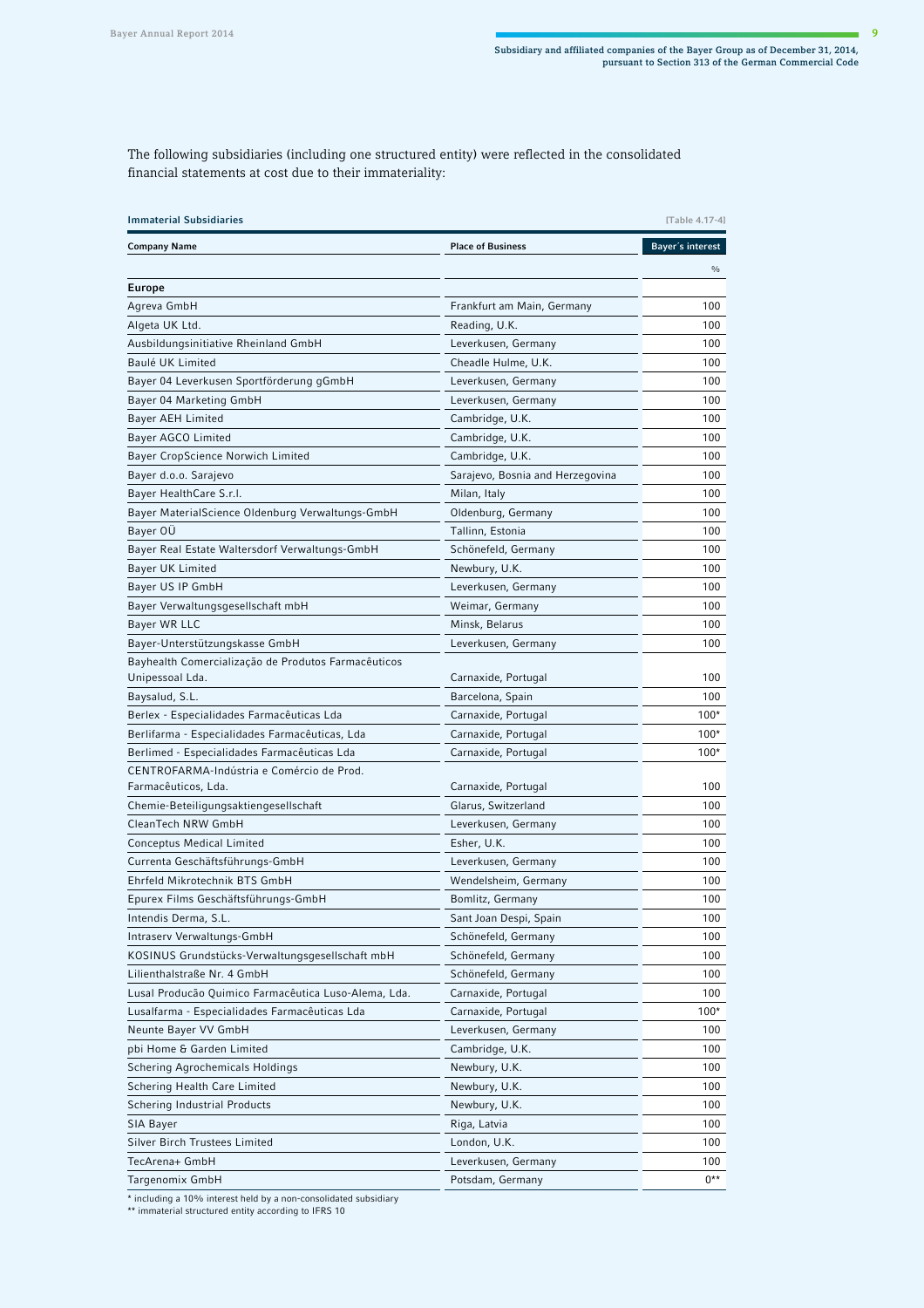| <b>Immaterial Subsidiaries</b><br>[Table 4.17-4] (continued) |                                |                  |
|--------------------------------------------------------------|--------------------------------|------------------|
| <b>Company Name</b>                                          | <b>Place of Business</b>       | Bayer's interest |
|                                                              |                                | $\frac{0}{0}$    |
| <b>North America</b>                                         |                                |                  |
| Baulé Inc.                                                   | Allentown, U.S.A.              | 100              |
| Baulé USA LLC                                                | Coraopolis, U.S.A.             | 100              |
| Bayer HealthCare Pharmaceuticals LLC                         | Berkeley, U.S.A.               | 100              |
| Bayer 14 Acqusition Corporation                              | Wilmington, U.S.A.             | 100              |
| Berlex Canada, Inc.                                          | Toronto, Canada                | 100              |
| <b>BHCP Holdings LLC</b>                                     | Pittsburgh, U.S.A.             | 100              |
| Delinting and Seed Treating Company                          | Research Triangle Park, U.S.A. | 100              |
| NippoNex Holdings LLC                                        | Tarrytown, U.S.A.              | 100              |
| The SDI Divestiture Corporation                              | Pittsburgh, U.S.A.             | 100              |
| Asia/Pacific                                                 |                                |                  |
| Bayer (Cambodia) Co., Ltd.                                   | Phnom Penh, Cambodia           | 100              |
| Bayer CropScience (Thailand) Company Limited                 | Bangkok, Thailand              | 100              |

| Bayer CropScience (Thailand) Company Limited    | Bangkok, Thailand | 100 |
|-------------------------------------------------|-------------------|-----|
| Bayer MaterialScience (Tianjin) Co., Ltd.       | TianJin, China    | 100 |
| Chemdyes Pakistan (Private) Limited             | Karachi, Pakistan | 100 |
| Myanmar Aventis CropScience Ltd.                | Yangon, Myanmar   | 100 |
| Shanghai Baulé Polyurethane Technology Co. Ltd. | Shanghai, China   | 100 |
| Yunnan Yuhong Pharmaceutical Co. Ltd.           | Kunming, China    | 100 |

## **Latin America/Africa/Middle East**

| Bayer Limited Egypt                                      | Cairo, Egypt              | 100    |
|----------------------------------------------------------|---------------------------|--------|
| Bayer Distribuidora de Produtos Químicos e Farmacêuticos |                           |        |
| Ltda.                                                    | São Paulo, Brazil         | 100    |
| Bayer Evde Bakim Hizmetleri Ltd. Sti.                    | Istanbul, Turkey          | 100    |
| Bayer Middle Africa Ltd.                                 | Lagos, Nigeria            | 100    |
| Bayer Parsian AG                                         | Teheran, Iran             | 100    |
| Bayer Schering Pharma Mocambique, Lda                    | Maputo, Mozambique        | $100*$ |
| Bayer West-Central Africa S.A.                           | Abidjan, Ivory Coast      | 100    |
| Bayer Zimbabwe (Private) Limited                         | Harare, Zimbabwe          | 100    |
| Biagro do Brasil Ltda.                                   | Cambe, Brazil             | 100    |
| Biagro SA                                                | Ushuaia, Argentina        | 100    |
| Comercial Interamericana, S.A.                           | Guatemala City, Guatemala | 100    |
| Farmaco Ltda.                                            | São Paulo, Brazil         | 100    |
| Laboratorio Berlimed S.A.                                | Santiago, Chile           | 100    |
| Miles, S.A. Guatemala Branch                             | Guatemala City, Guatemala | 100    |
| Químicas Unidas S.A.                                     | Havana, Cuba              | 100    |
| Schering Peruana S.A.                                    | Lima, Peru                | 100    |
|                                                          |                           |        |

\* including a 10% interest held by a non-consolidated subsidiary